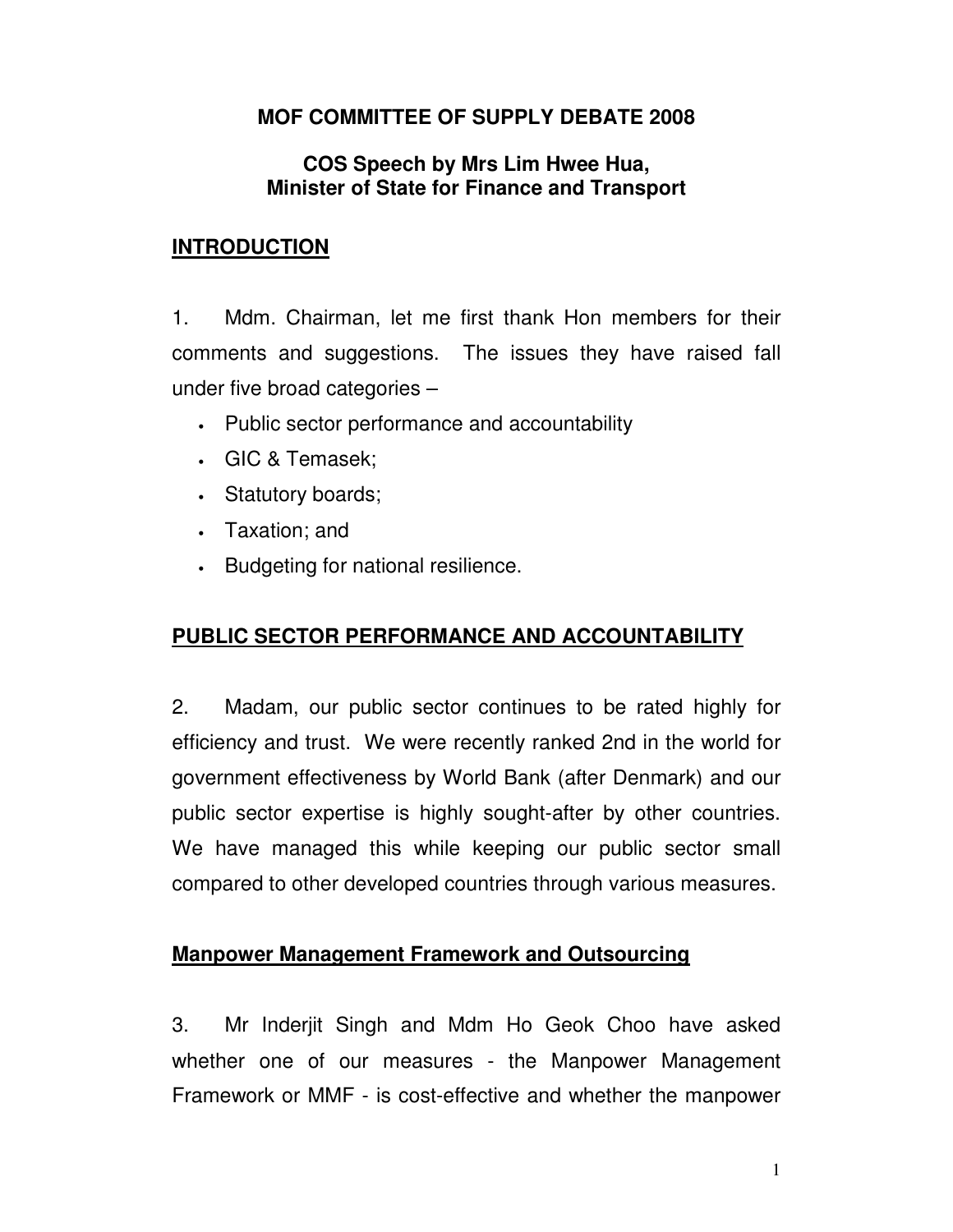cuts are merely passed on to the statutory boards or to the private sector through outsourcing.

4. The MMF is imposed on a Ministry Group basis, i.e. Ministry-HQ, Departments and Statutory Boards. There is no headcount reduction at the public sector level if the staff were merely moved from the Ministry-HQ to its Statutory Board.

5. The public sector achieved a reduction of almost 4,000 officers or 5%, between the years FY2004 to FY2006. This excluded manpower cuts due to corporatisation. The reduction was achieved through firstly outsourcing of non-core functions only when market-testing indicated better value for money, and secondly from internal restructuring through job redesign and process streamlining. Outsourcing accounts for about a third of the 4,000 odd headcount reduction. There was also natural attrition from resignations and retirement.

6. Tenders and quotations are called for outsourcing projects. It is done in the usual open and transparent manner, with no advantage given at all to any company, and regardless of whether government is a shareholder. Mr Singh has asked if Government has tended to choose the cheapest tenderer in its outsourcing. Let me assure Mr Singh that the Government is mindful not to turn Best Sourcing into cheap sourcing. In fact, for the record, about a third of all government tenders last year were **not** awarded to the lowest bidders.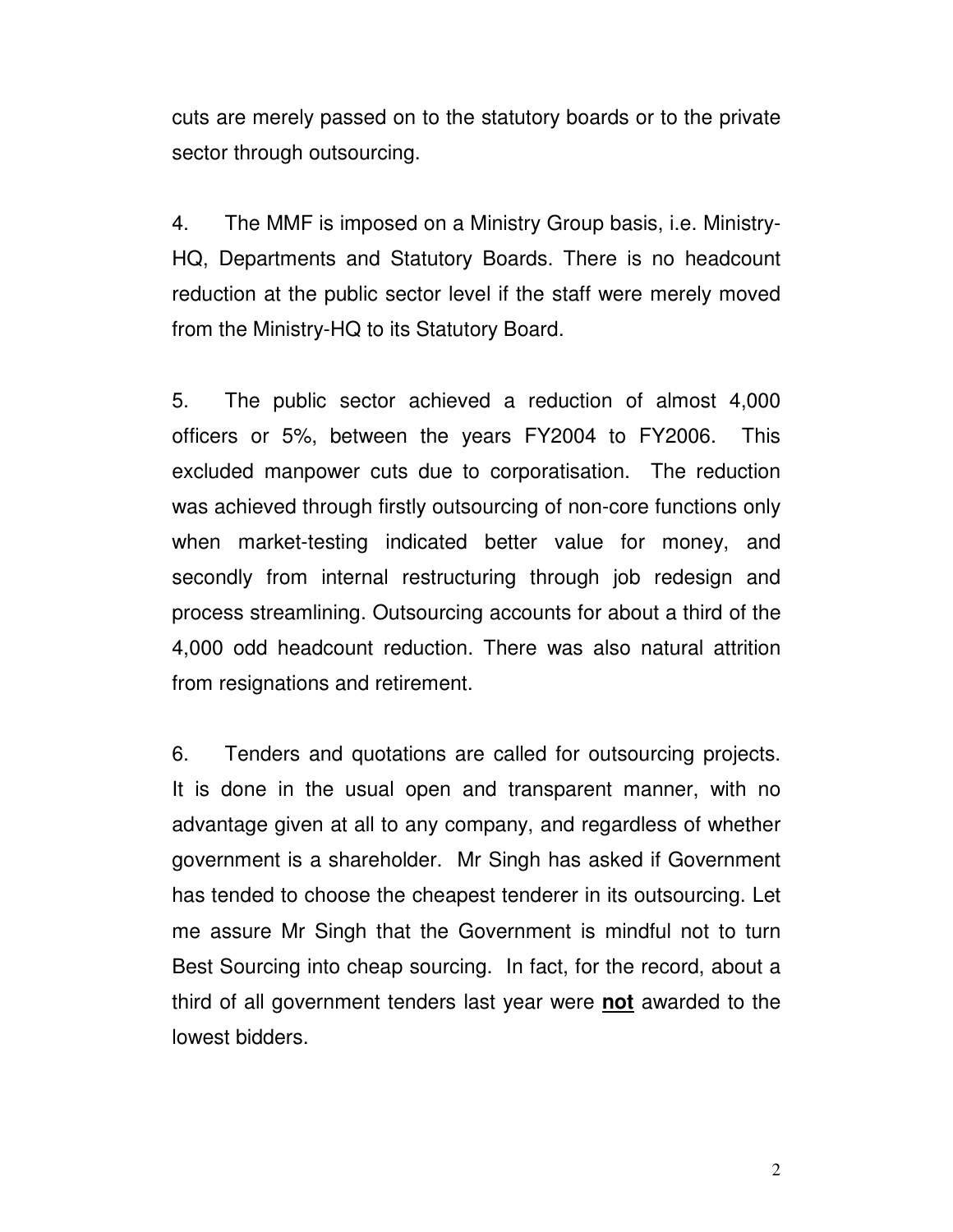7. Since FY 2004, 70% of the non-core functions that were considered for Best-Sourcing have been outsourced, resulting in total contracts worth \$2.1 billion. The remaining 30% continued to be done in-house after market testing. The profile of officers affected by outsourcing varied. For example, in the outsourcing of car-park enforcement by URA, mostly junior level positions were affected. For the outsourcing of government chalet operations, those affected included Division 1 positions.

8. Madam, I would like to assure Mr Singh that productivity gains were achieved through outsourcing of non-strategic functions. For instance the outsourcing of carpark enforcement by URA and HDB has resulted in annual savings of about \$3.8 million, while ensuring the performance of the service provider remains satisfactory and desired outcomes are achieved.

9. Internal restructuring has also led to productivity gains. One such example is the setting up of Vital.org to provide shared services for 38 public sector agencies. This has resulted in manpower savings of 33 headcount or annual cost savings of \$1 million since FY2006.

10. The somewhat small reduction number belies the actual achievement. It does not take into account the increased workload and new functions that our agencies have been undertaking. For example, MFA has established new missions in regions such as the Middle East, while CAAS has added the Budget Terminal and T3 to their operations at Changi Airport.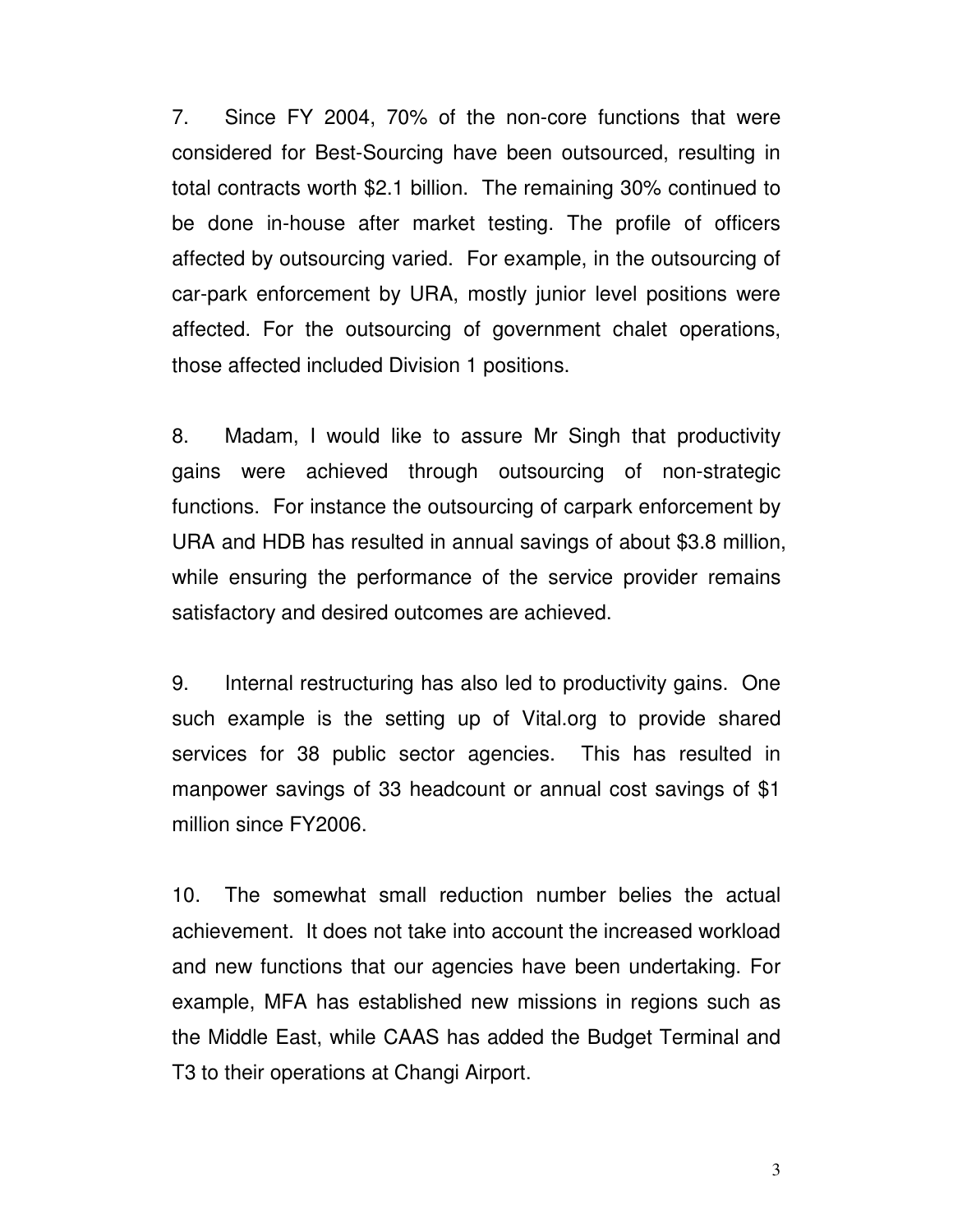11. But there is a limit to how much more we can pare down manpower in the Public Service. In view of the growing needs of the economy and the population as well as increasingly complex issues that the Service has to deal with, MOF has reviewed the MMF framework. Ministries and Statutory Boards will now be allowed to grow their manpower, but in line with the overall growth rate of the resident labour force.

#### **Cost Increases for Elections Department, MEWR, and MOH**

12. The specific cost increases that Mr Singh has cited are due to the following reasons and should he require more details, he can file the necessary PQs :

13. As a matter of course, the Elections Department annually sets aside sufficient funds to hold a General Election as it is the Prime Minister's prerogative to call for one at any time. At the revised estimates stage last year, the Elections Department may have assessed that the likelihood of an election being called was low, and reduced its revised estimates accordingly.

14. The main increase in MEWR's projected cost was due to the ongoing demolition of 33 pumping stations and reinstatement of land occupied by these stations.

15. The increase in the Ministry of Health's bill for supplies and services is largely due to new initiatives to enhance healthcare manpower capabilities, hardware and software to improve clinical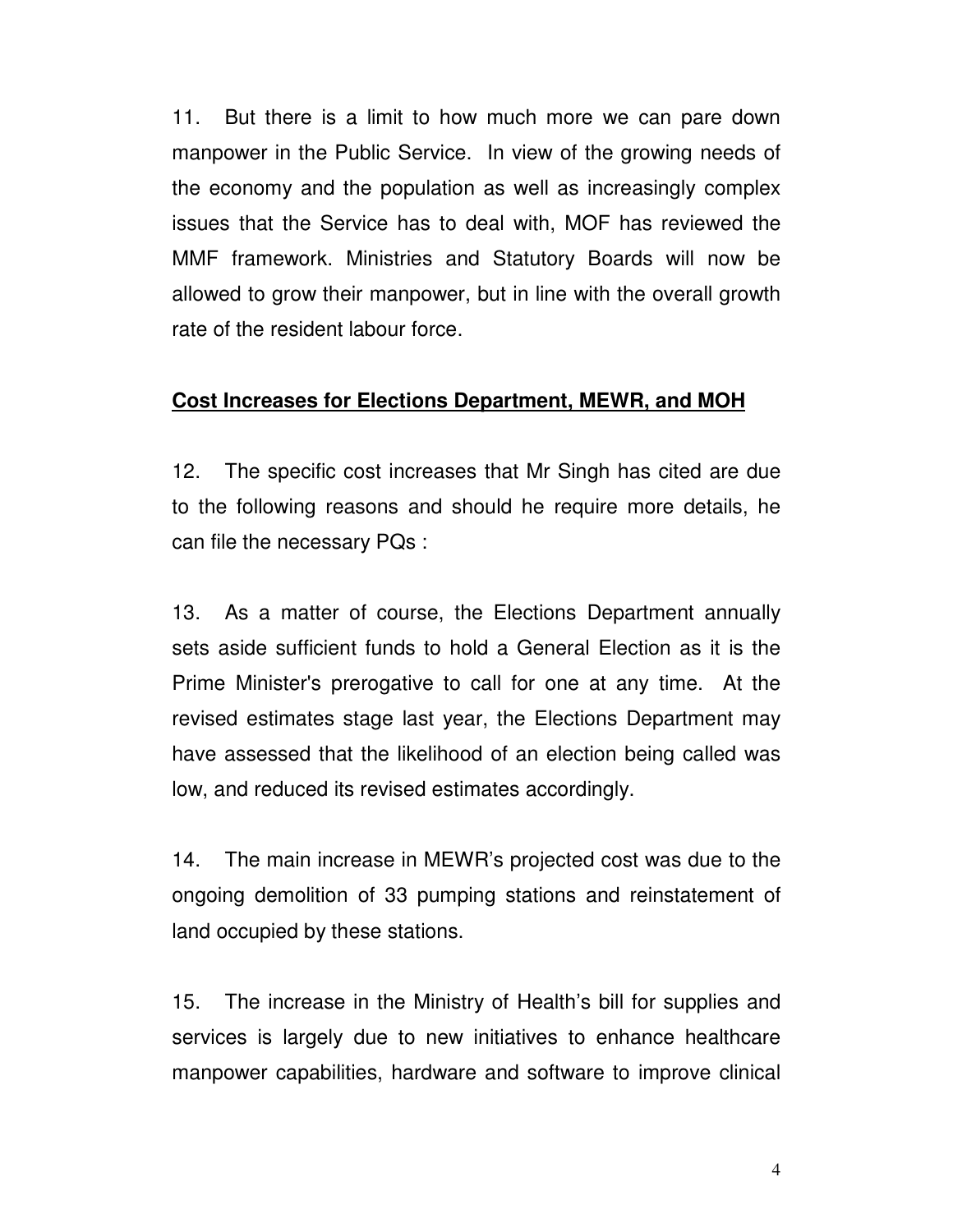outcomes, which are consistent with the objectives that the Minister of Health has just elaborated on earlier.

16. Efficiency and productivity alone is not enough. The public sector has to innovate and find creative and better ways to deliver quality service to its customers.

### **Innovation in the Public Sector**

17. Mr Singh has commented on the importance of R&D and innovation. Indeed, the Public Sector will be more active both in adopting innovation in providing better public service and helping to catalyse private sector innovation.

18. As mentioned in the Budget, a new Public Service Innovation Framework enhances previous efforts to bring about breakthrough public services. The emphasis would be on experimentation and innovation, with the recognition that many creative ideas can come from small and nimble companies, besides the large firms.

# **Role of Chief Innovation Officer**

19. Mr Singh has also commented on the ideal Chief Innovation Officer. The post of Chief Innovation Officer is currently being filled by senior officials within ministries who have ample policy experience, and who have a broad view of Government operations that transcend ministry or agency lines. Many are Deputy Secretaries. I believe they are well qualified and well placed to facilitate the development of more innovative public services.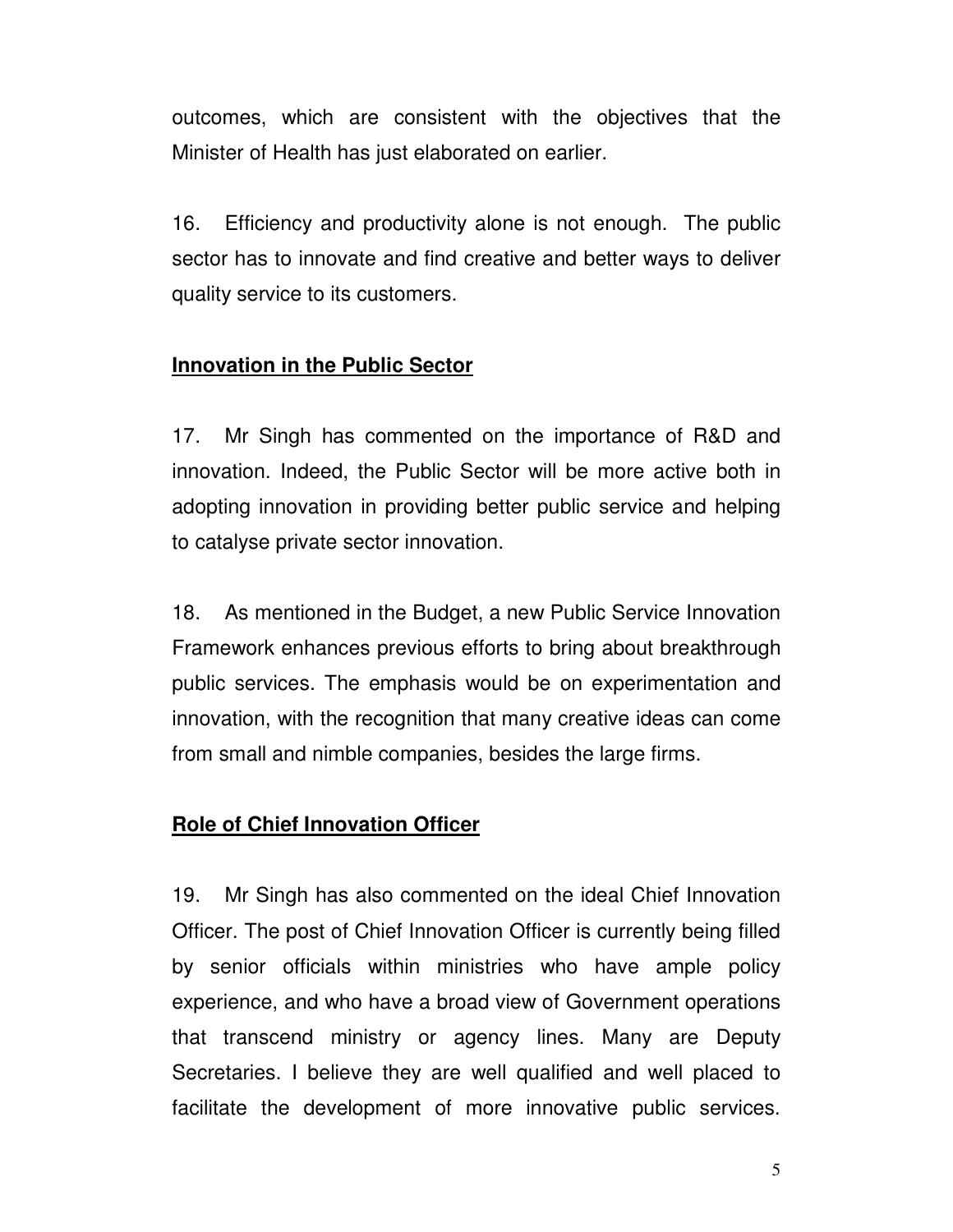Within the Public Service Innovation Framework, other stakeholders such as the industry development agencies, the Research Institutes and of course the private sector companies themselves will provide valuable perspectives on market trends and technology directions.

#### **E-Services**

20. Next, Madam, on e-services. Putting public services online can provide greater convenience to our customers. Customers can transact with the Government 24/7 and on the go, without having to visit government counters in person.

21. According to the e-Government Customer Perception Survey, which was conducted last year, 9 out of 10 customers had transacted with the public sector electronically at least once. Of these, 93% were pleased enough with their experience to recommend others to transact with the public sector via electronic means.

22. As Mr Baey has pointed out, such e-services have recently gained the approval of the business community as well, with Singapore being regarded as the most business-friendly economy by the World Bank. Accenture has also rated Singapore very favourably in its 2007 e-Government ranking which focused on leadership in customer service.

23. Mr Baey Yam Keng has asked, however, if many elderly, disabled, poor and lowly educated Singaporeans would face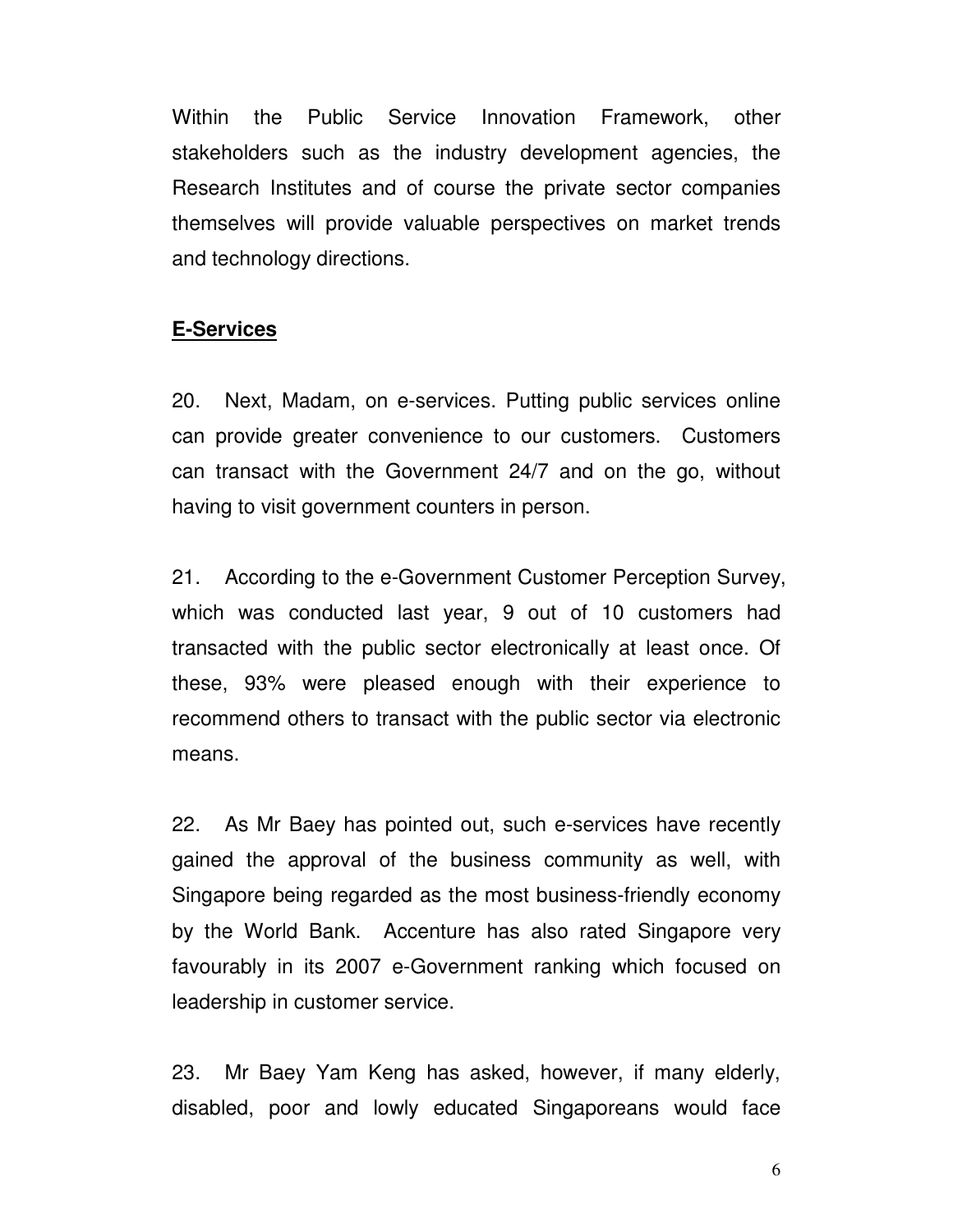difficulty gaining access through traditional "off-line" channels. Let me assure Mr Baey that we are mindful that a small segment of the society may be less IT-savvy or not have Internet access, and we have therefore implemented several initiatives.

24. Firstly, 28 CitizenConnect Centres have been set up, conveniently located across the island, at community centres or clubs and government agencies such as CPF and IRAS. Trained officers are around to help. In 2007, more than 100,000 individuals have used such Centres. 80% of them have expressed confidence that they will use the Internet to transact with the public sector in the future.

25. Secondly, beginning November 2007, IDA will be investing some \$43 million in programmes to help the elderly, disabled, poor and less educated acquire IT literacy. Apart from basic computer and internet skills, they are also taught digital lifestyle skills, such as how to make video-calls over the Internet and how to access Wireless@SG. Needy families with school-going children are given help to acquire personal computers and broadband access for their children.

#### **GIC & TEMASEK**

26. Madam, I will now move on to issues related to the financial stewardship of Government's assets.

27. Mr Inderjit Singh and Ms Sylvia Lim have touched on whether the Government has sufficient oversight of GIC and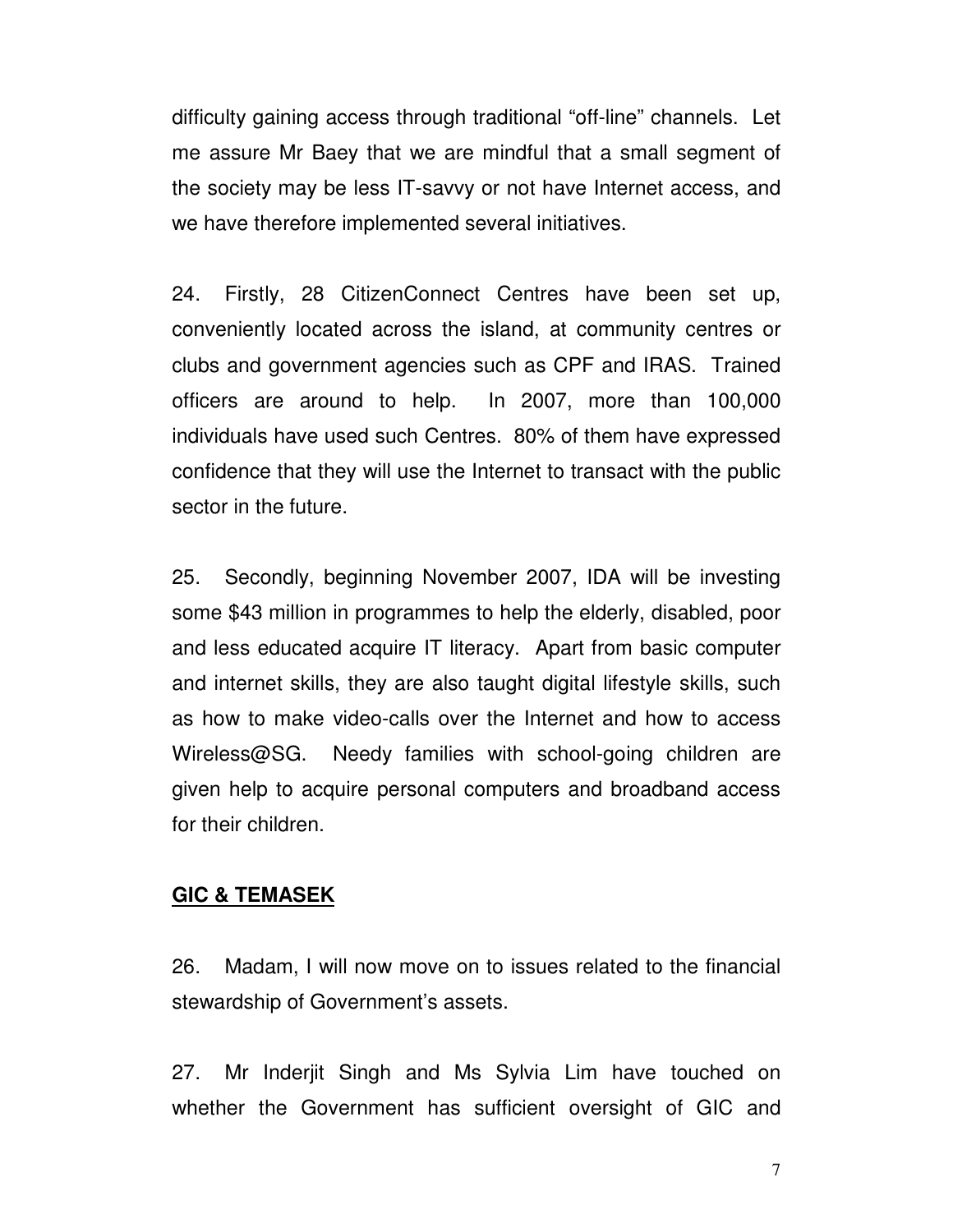Temasek. Mr Singh has also asked whether the Government should set some broad guidelines which GIC and Temasek should abide by.

28. Madam, let me explain how the Government relates to GIC and Temasek. GIC and Temasek operate independently of each other and of the Government. Their mandates are to maximise the overall returns of their investments within their respective risk tolerance limits.

29. GIC's and Temasek's performance are assessed and monitored on the basis of the overall returns of their respective portfolios. Up to now, they have done creditably, with GIC averaging an annual return of 9.5% in US dollar terms over a period of 25 years to March 2006, and Temasek's Total Shareholder Return (by market cap) since 1974 has averaged over 18% annually in Singapore dollar terms. Both have achieved these good returns because they have professional management teams, drawn from all over the world, and without interference from the Government. They do their jobs with the single objective of maximising the long term returns on their portfolios, without any political agenda whatsoever.

30. That said, it does not mean that the Government has no responsibility to ensure that these institutions continue to be managed well. The Government ensures that both GIC and Temasek have competent Boards who oversee their performance and risk management frameworks. The Government regularly reviews reports from GIC and Temasek on their overall investment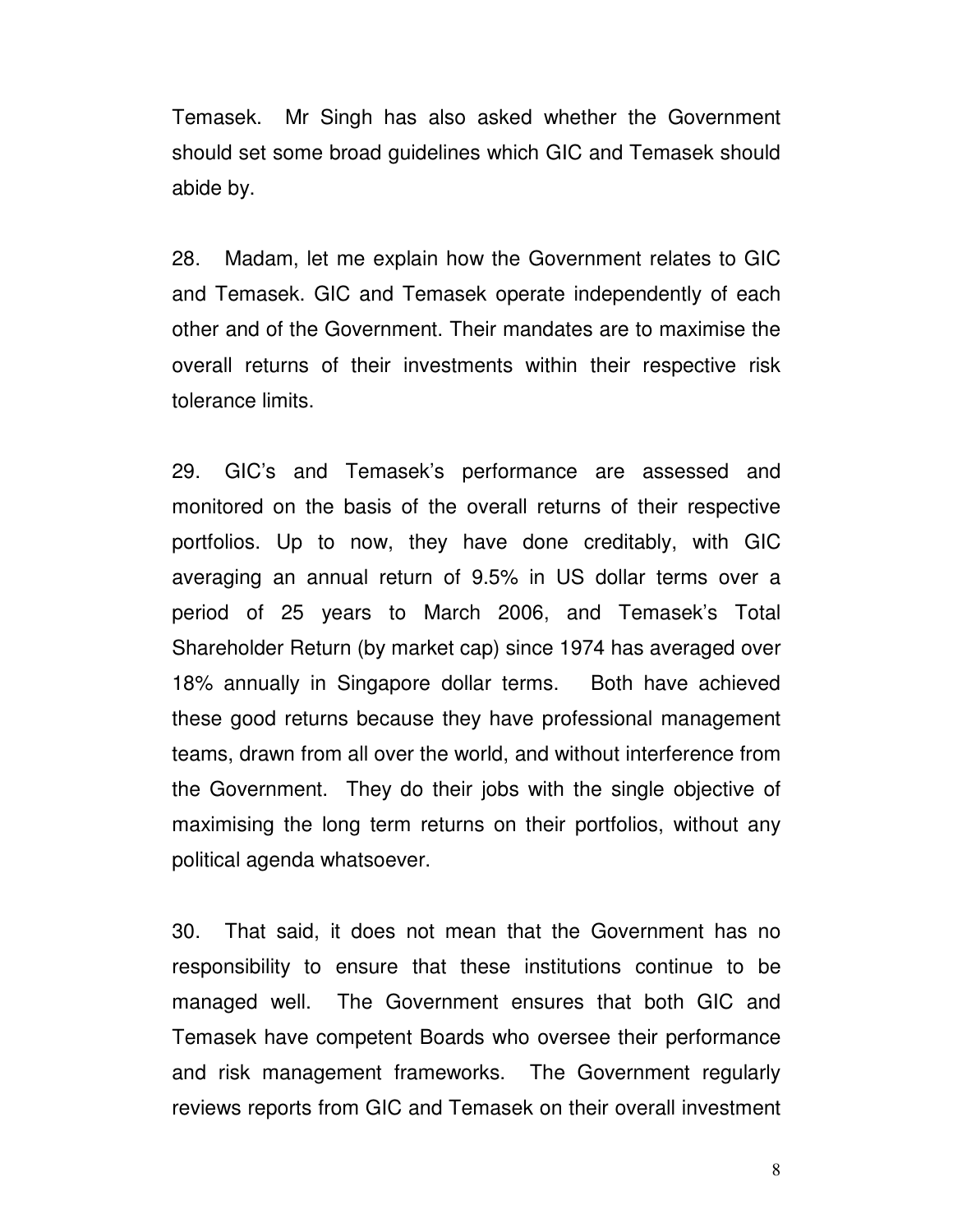performance, portfolio risk profile and risk management. This is the right balance when exercising oversight. The danger of any higher level of oversight is that the Government could end up micromanaging. It would give others the mistaken notion that the Government influences the individual investment decisions of GIC and Temasek, and will raise even more concerns.

31. I know Mr Singh, like many others, is understandably curious about the recent high profile investments made by the two agencies. He should be assured that these investments were made after thorough assessments of the market developments, risks and potential returns, including factoring in the opportunities and risks that they can afford to take in a down market. GIC and Temasek are long term players, out to seek long term returns.

32. Madam, Mr Singh's advice on diversifying their investments would no doubt resonate with GIC and Temasek. GIC already manages a diversified portfolio, across a wide range of asset classes in markets worldwide, including publicly listed equities, fixed income instruments, commodities, real estate, private equity, and across different industries, different geographies. Temasek, too, has a substantially diversified portfolio. The recent high profile investments by GIC and Temasek do not signal any shift in their investment strategies. As they have stated, they made these investments because the current financial situation in US and Europe offers unique and unprecedented opportunities for long term investors. As long term investors, they are able to take calculated risks in the short to medium term.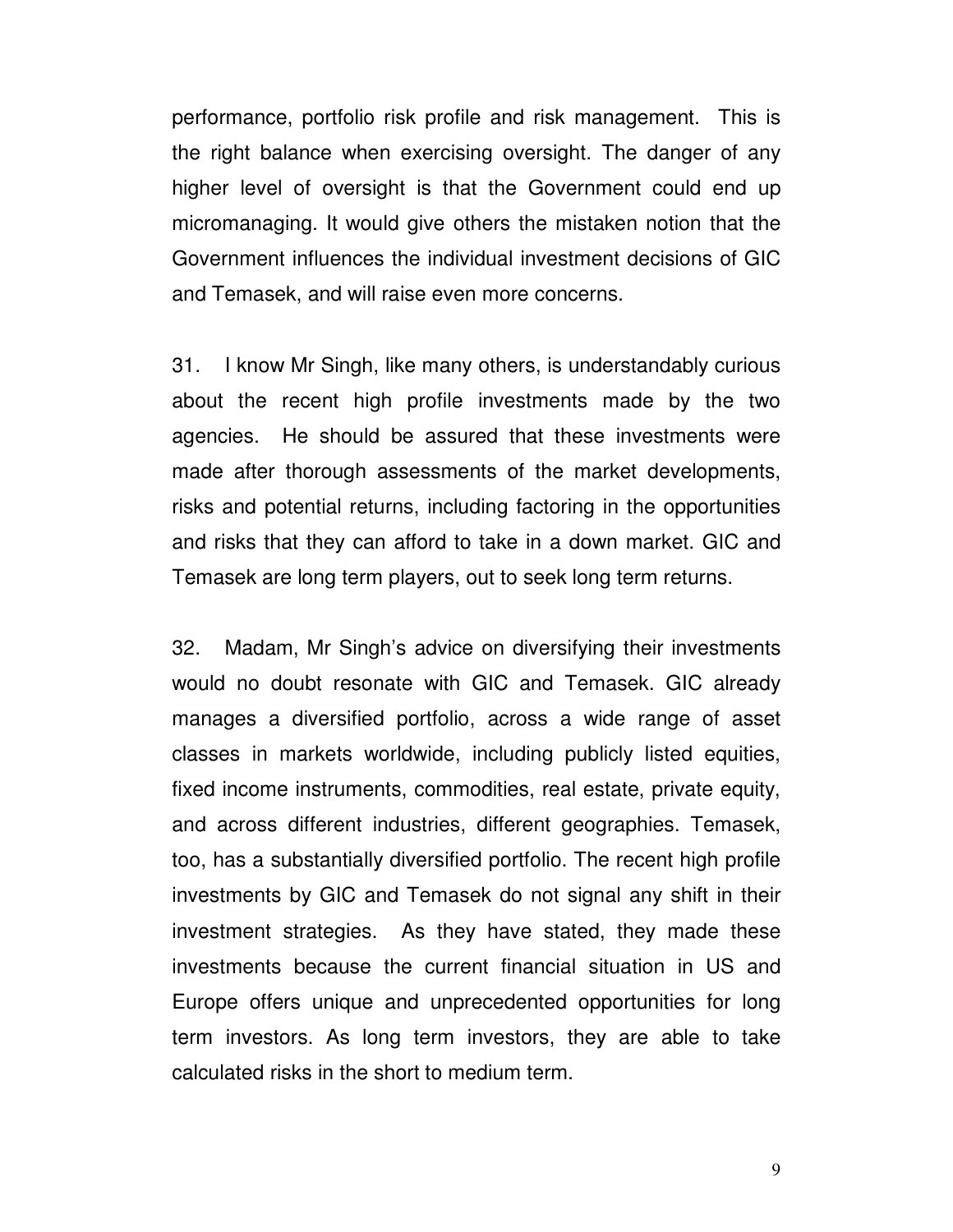33. Mr Singh suggested that the Government have some level of coordination between the investments by GIC and Temasek so as to limit risks for Singapore as a whole. The Government does not coordinate GIC's and Temasek's investments, but does look at the risks in totality to ensure that firstly they are within the Government's overall risk thresholds, and that secondly GIC and Temasek are likely to be able to provide Government with good long term returns on their overall portfolios. Madam, it is absolutely critical that GIC and Temasek remain strictly independent of each other in their strategies and execution, and that Government does not get involved in managing their investments.

34. The role of the Government in the investment process is clear. It is to ensure that the right structures, processes, systems and controls are in place to fulfil our objectives. We set our expectations and constraints for the investment agencies, but these agencies make their own independent commercial and operational decisions. Both GIC and Temasek are well regarded in global markets as savvy and reputable long-term investors; and their track records stand as testimony.

35. Both Mr Singh and Ms Sylvia Lim have suggested that our investment agencies work towards more transparency and accountability. We already have a clear accountability framework in place – and one which has worked well thus far. The Government – as shareholder, in Temasek's case and as fund owner, in GIC's case – holds the respective Boards of Directors accountable for delivering good overall financial returns. In turn, the Boards oversee the respective management teams, which are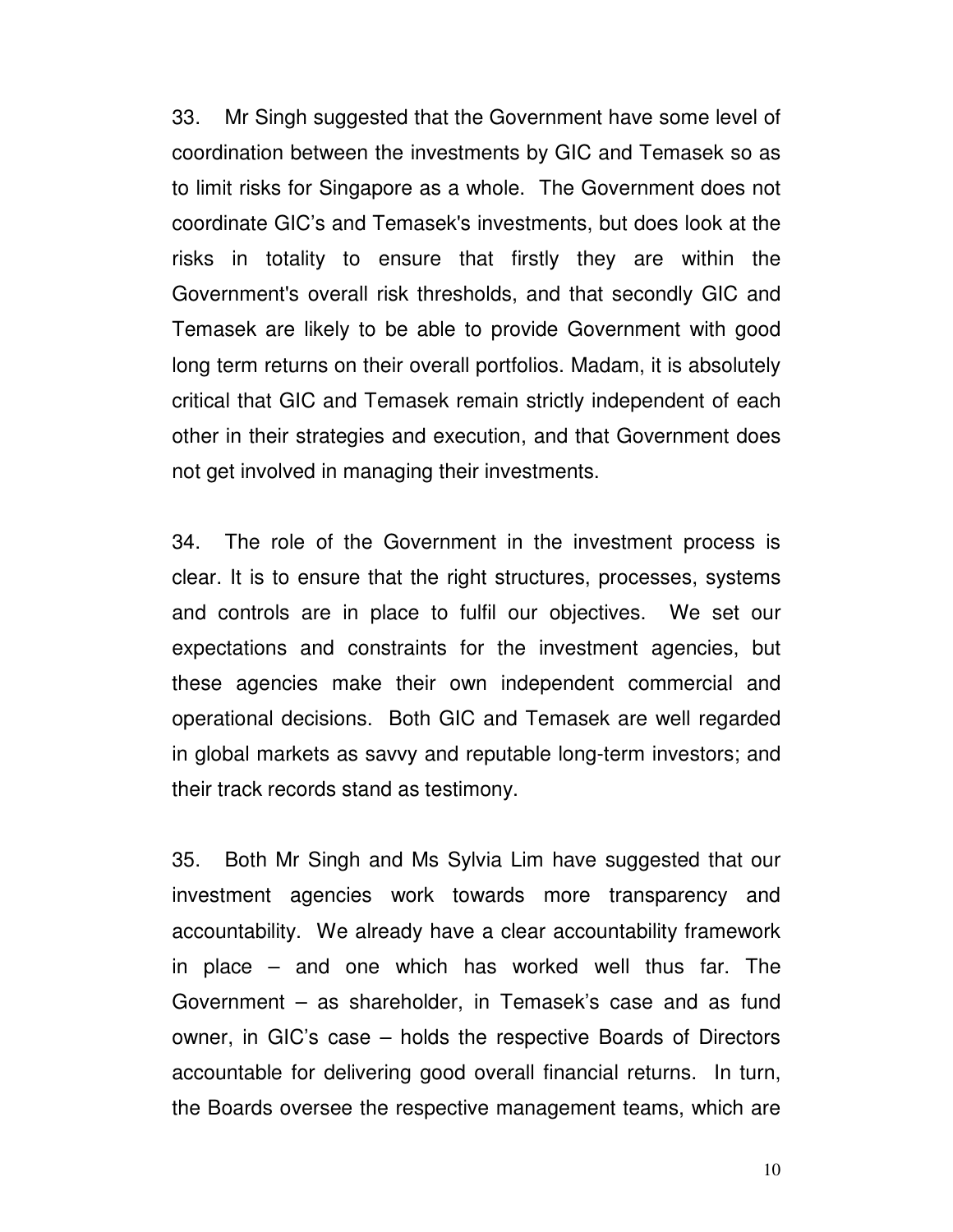responsible for each company's investment and operational decisions.

36. There are also Constitutional safeguards for the protection of reserves, under which GIC and Temasek are additionally accountable to the Elected President. The Elected President serves as a check, independent of the Government. The Elected President is empowered under the Constitution to obtain information to enable him to monitor these reserves, and he must concur with the appointment or reappointment of any person to the Boards of GIC and Temasek.

37. Madam, Mr Singh has asked how we are tackling the Sovereign Wealth Funds (or SWFs) debate, which has gained significance recently. We would like to assure him that we are not passive observers in the debate.

38. GIC's and Temasek's long standing reputation and good track records that I have referred to earlier, have given the markets, as well as recipient countries, assurance of their commercial orientation. However, MOF, as well as the two agencies, are actively engaged in dialogues with the investment-recipient countries, including the US, which is where the SWF debate is most prominent. The major recipient countries have had a high degree of respect for both GIC and Temasek, and an understanding of the commercial orientation. There is also a consensus to date amongst the major countries on the importance of an open investment environment, that does not discriminate against SWFs as compared to the other players.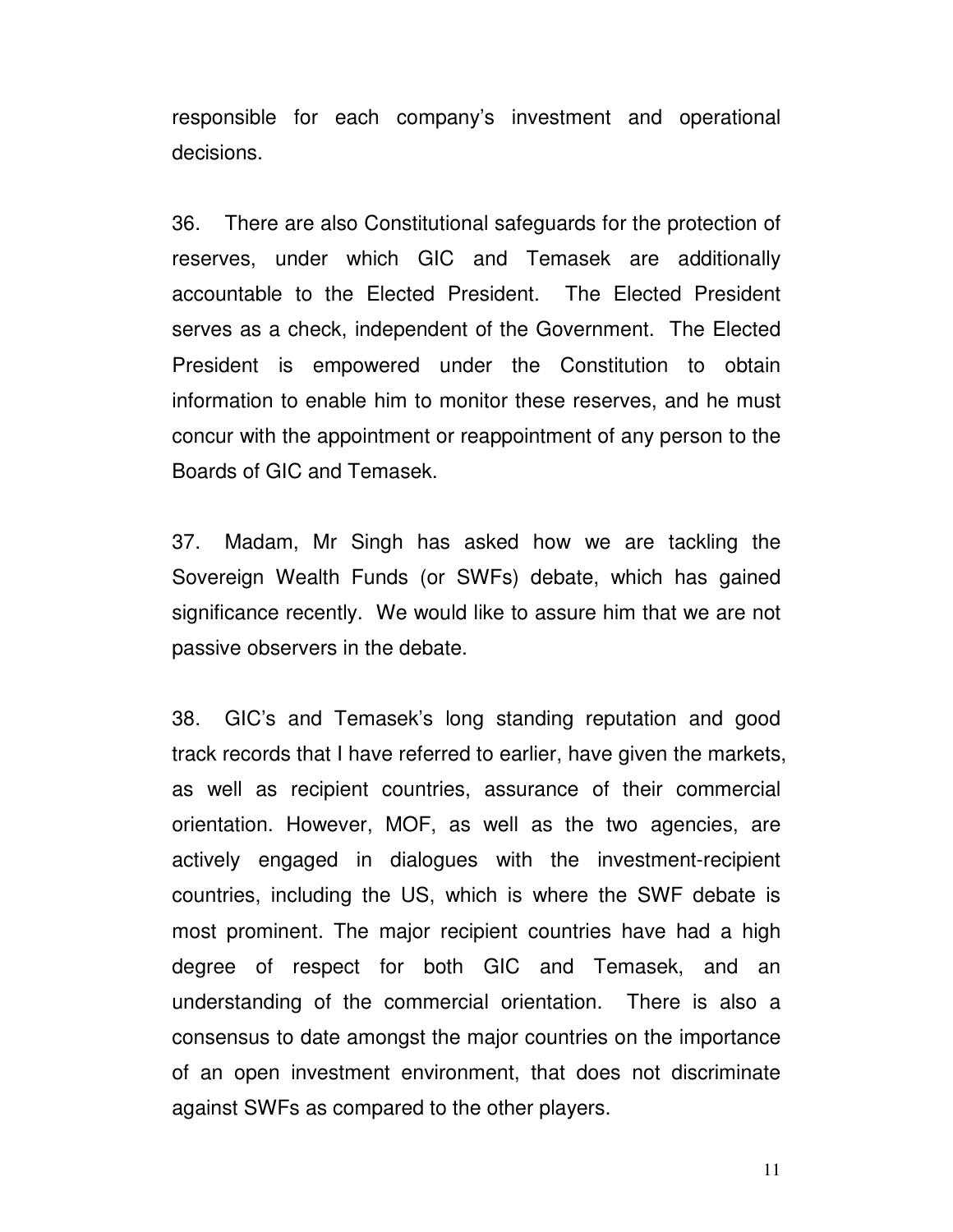39. Singapore is also viewed by many as being in a good position to advance the development of voluntary best practices for the SWFs. This would ease international concerns about their operations. We are supportive of the IMF's effort to develop a set of voluntary guidelines, and are open to sharing our views at the appropriate platforms. In fact, last year, we participated in the SWF Outreach Dinner with the G7 Finance Ministers, as well as an IMF Roundtable of Sovereign Asset and Reserve Managers.

40. As regards the Edwin Truman scoreboard that Ms Sylvia Lim referred to, that is actually works in progress and in fact Mr Edwin Truman has been seeking our inputs. it is a useful process. MOF is currently still in touch with the US authorities, as they regard us highly and would want us to be intimately involved in setting the guidelines. We would disclose what is in Singapore's interest and what is necessary to assure the markets.

41. On the specific issue of transparency and public disclosure, I agree with Mr Singh's comments that these must be practical and serve a purpose. In particular, these should be aimed at ensuring that GIC and Temasek continue to be commercially-oriented, be professional investors; and be credibly perceived as such. At the same time, the type of disclosures should not compromise the competitiveness of our investment agencies, relative to other global market players.

42. Temasek has published an annual Temasek Review since 2004, which gives an overview of their investment strategy and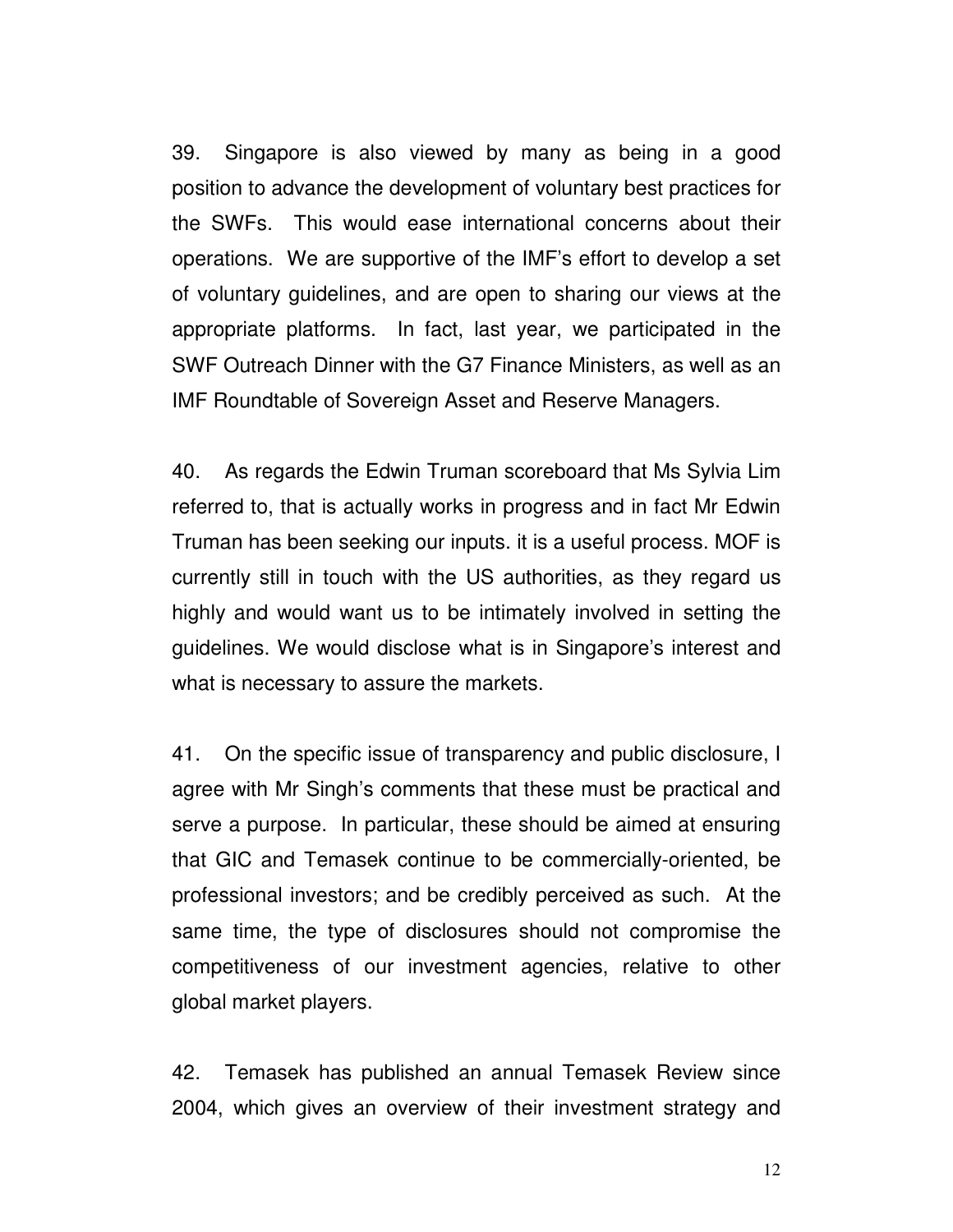governance framework, along with the Group's activities and performance. Temasek has also obtained Triple-A credit ratings by Standard & Poor's and Moody's, and has issued a global bond. GIC already discloses information on its website relating to its investment process, long-term performance, strategies of the various investment groups and investment highlights. The Ministry of Finance is in discussions with GIC on a public document that would further clarify the processes, governance and purposes for its investments.

#### **GLCs and TLCs**

43. Madam, now let me move on to Ms Lee Bee Wah's cut. Ms Lee Bee Wah has asked whether GLCs that provide basic services relating to food, transport, water and power supply should look beyond surplus achievement and shareholders' interest to social obligations.

44. First, let me clarify that Government-linked companies are not in any way "quasi-government". They are totally independent of the Government, which maintains strict arms-length relations with them for sound corporate governance reasons.

45. All companies, regardless of ownership, must operate on an economically viable and sustainable basis. In this regard, companies which have the Government or Temasek as their shareholder have to operate on commercial principles and are no different from private sector companies in terms of focusing on the financial bottom-line. This is critical for their long term survival as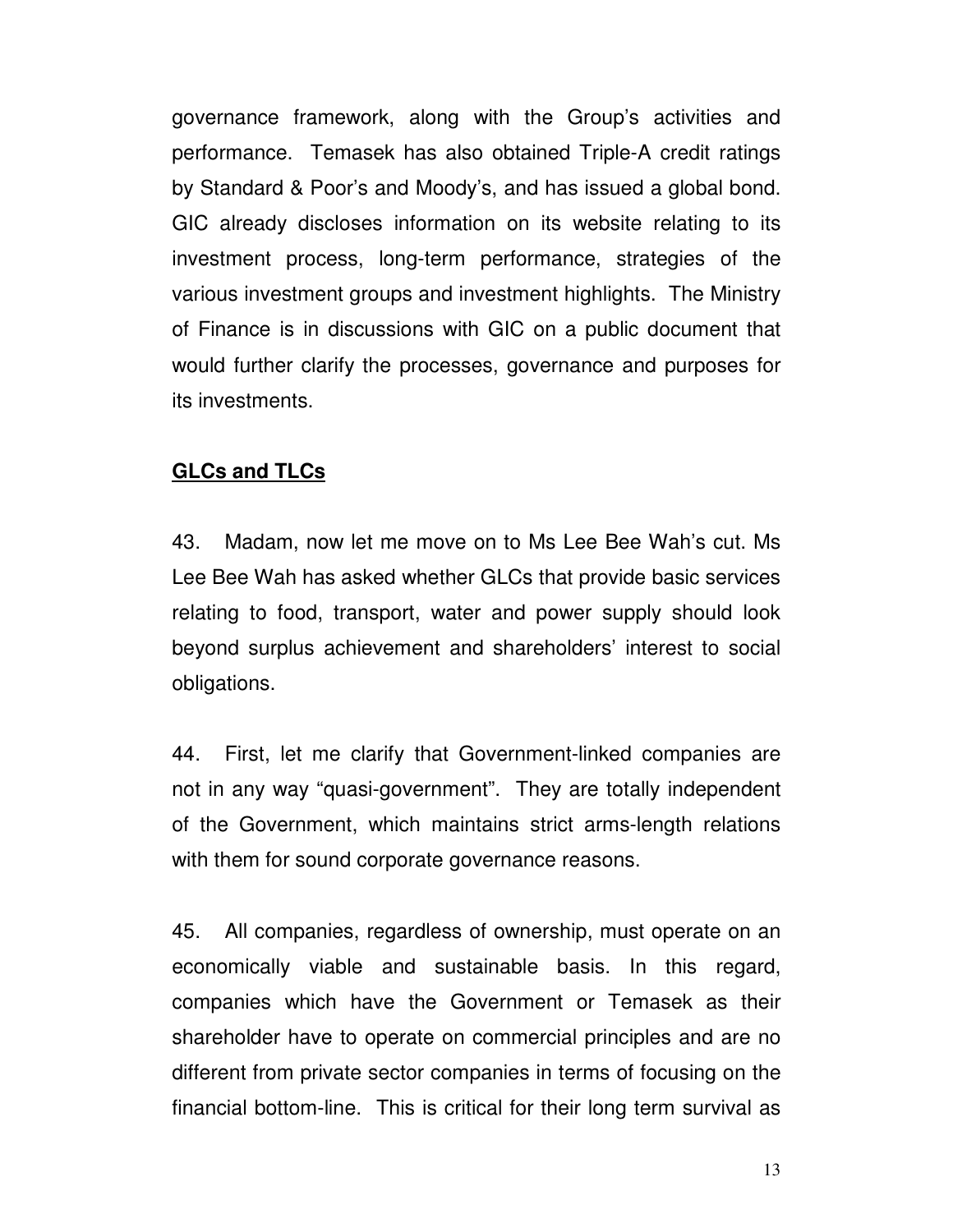they do not enjoy any advantages from the Government and are subjected to the same regulations and competitive market forces as any other company.

46. Madam, it would be wrong for the Government to impose any social obligations on the management strategy or operations of any company regardless of ownership. It also places unfair obligations on the companies' Boards of Directors, who have the fiduciary duty to act in the companies' interest, and not in the interests of some other groups. It could in addition distort market pricing and affect competition in the marketplace.

47. The way to keep prices of essentials affordable is not for Government to place social obligations on companies, but to promote a competitive market, or where there is market failure, to put in place a transparent regulatory framework. For Singaporeans who need help, the Government will provide targeted assistance so that they can have access to essential goods and services. For example, the Government has given out U-Save rebates instead of requesting Singapore Power to lower its prices.

48. That said, many companies do discharge their social responsibility voluntarily. For example, in 2007, the transport operators contributed public transport vouchers to help the lowerincome households cope with the fare increase. Likewise, NTUC has also given out \$1 million worth of food vouchers to low-income families. It is encouraging to see such voluntary practices of Corporate Social Responsibility amongst our local companies.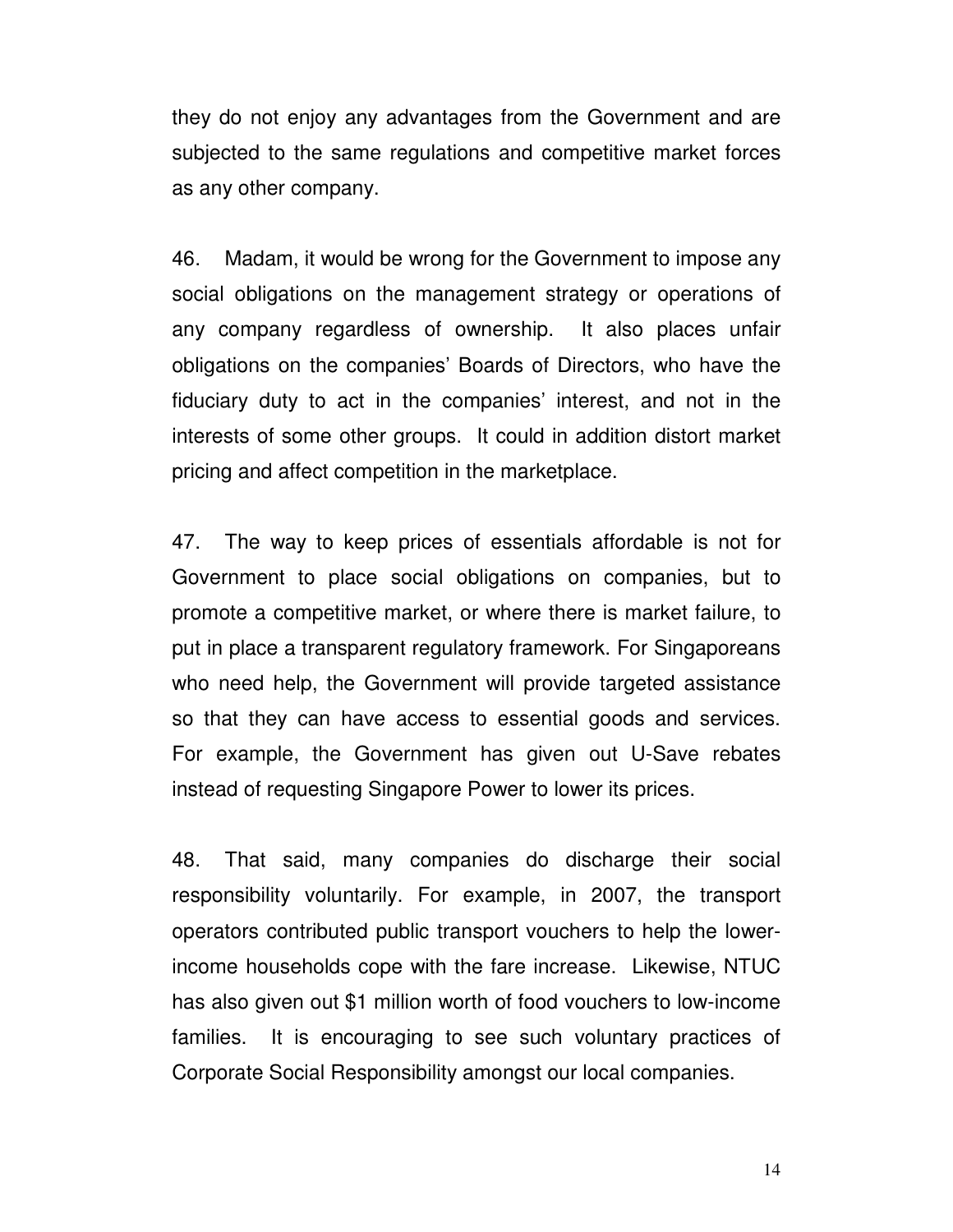## **STATUTORY BOARDS**

49. Madam, now let me move on to Mr Low's cut on the statutory boards. Mr Low Thia Khiang has asked for the reasons for change in disclosure requirements of Statutory Boards and the comments by auditors on the People's Association's accounts.

50. Before November 2007, MOF, through AGD, issued finance circulars to prescribe the accounting standards for statutory boards. The key guiding framework used has been the Singapore Financial Reporting Standards or SFRS. However, as the SFRS' are designed primarily for profit-making entities in the private sector, the relevance and appropriateness of each SFRS to statutory boards has to be examined first before they are adopted.

51. In November 2007, this House passed the Accounting Standards Bill and the Act came into effect, empowering the Accountant-General to prescribe accounting standards for statutory boards. A committee of independent members, with representatives from the Auditor-General's Office, the statutory boards, the academic community and the public accounting firms, has also been formed to advise the Accountant-General. New SFRS and amendments to the standards will continue to be examined for their relevance and appropriateness to the statutory boards. As such, there has been no change in the substance of preparation and presentation of accounts by statutory boards. Neither has there been any move to change the disclosure requirements of statutory boards.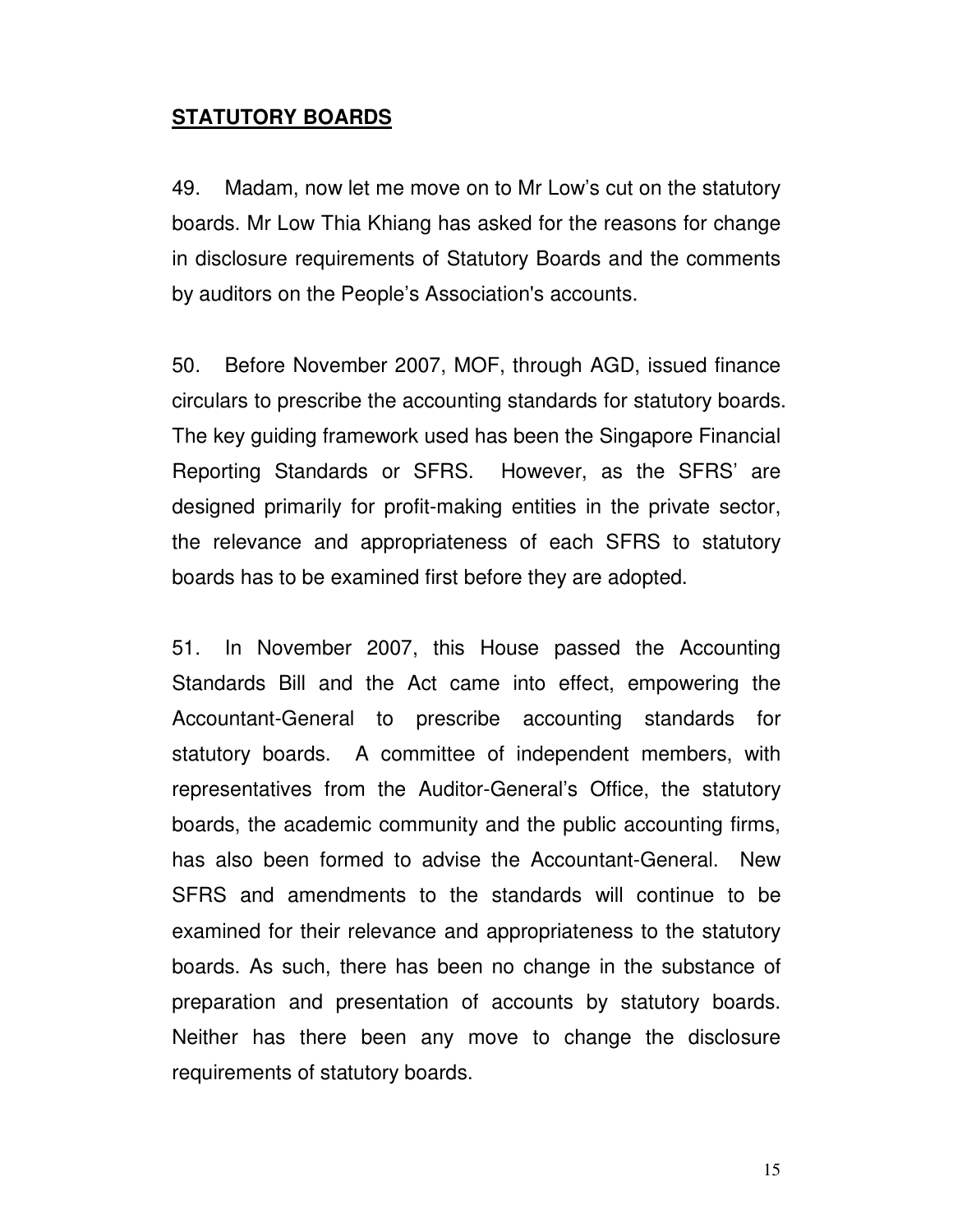52. Our arrangements are similar to the UK where the Treasury prescribes the standards for public sector entities.

## **PA's Non-Consolidation of GROs (FRS 27)**

53. As regards to PA's non-consolidation of GROs' accounts, the auditor, PricewaterhouseCoopers, has qualified the financial statements of People's Association (PA) on the basis that the accounts of the grassroots organisations (GROs) were not consolidated.

54. PA's view is that the accounts of grassroots organisations should not be consolidated for the following reasons :

- Firstly, the funds in these accounts belong to the GROs.
- Secondly, the Government grants and cost of staff support are already accounted for in the PA's financial statements.
- Thirdly, the GROs are operationally self-funding through revenues from activities, courses and donations.
- Fourthly, the GROs decide on how their money should be spent for the benefit of the residents.
- And finally, proper procurement procedures, financial control and good corporate governance practices apply to the GROs.

55. Nonetheless, the Accountant-General's Department and Ministry of Finance are discussing this issue with PA.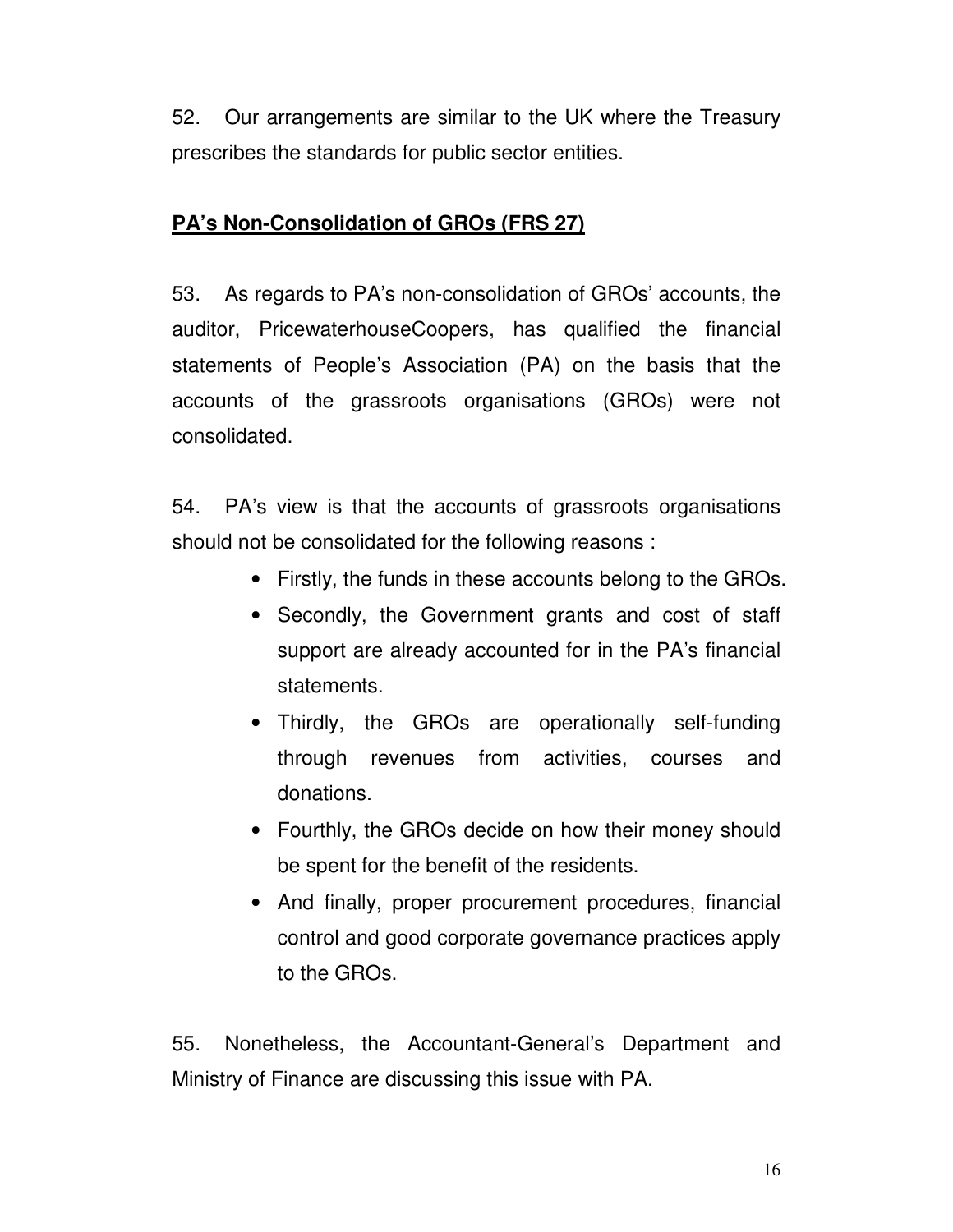# **Exemption from related party disclosures (FRS24)**

56. I would like to clarify that the adverse opinion pertains only to the FRS27 and not to the FRS24, which is the general exemption granted to all statutory boards on account of the onerous work that would otherwise be involved in the disclosure of related party transactions. This is because related party transactions are much more onerous for SBs, compared to private sector entities, due to the wide range of Government related entities.

57. I should also add that other countries have similarly found a need to depart from FRS 24. For example, Australia fully exempts its not-for-profit public entities from such disclosures as well.

# **TAXATION**

58. Madam, let me now move on quickly to the issues relating to our tax regime.

# **Not-Ordinarily-Resident Scheme**

59. Mr Singh has asked if the Not-Ordinarily-Resident or NOR scheme results in unequal tax treatment between Singaporeans and expatriates, and asked if we can accord time apportionment to the Singapore-sourced income of Singaporean employees, based on their time spent outside Singapore.

60. Madam, it is important to note that the NOR Scheme is not intended to give a protracted tax concession to individuals who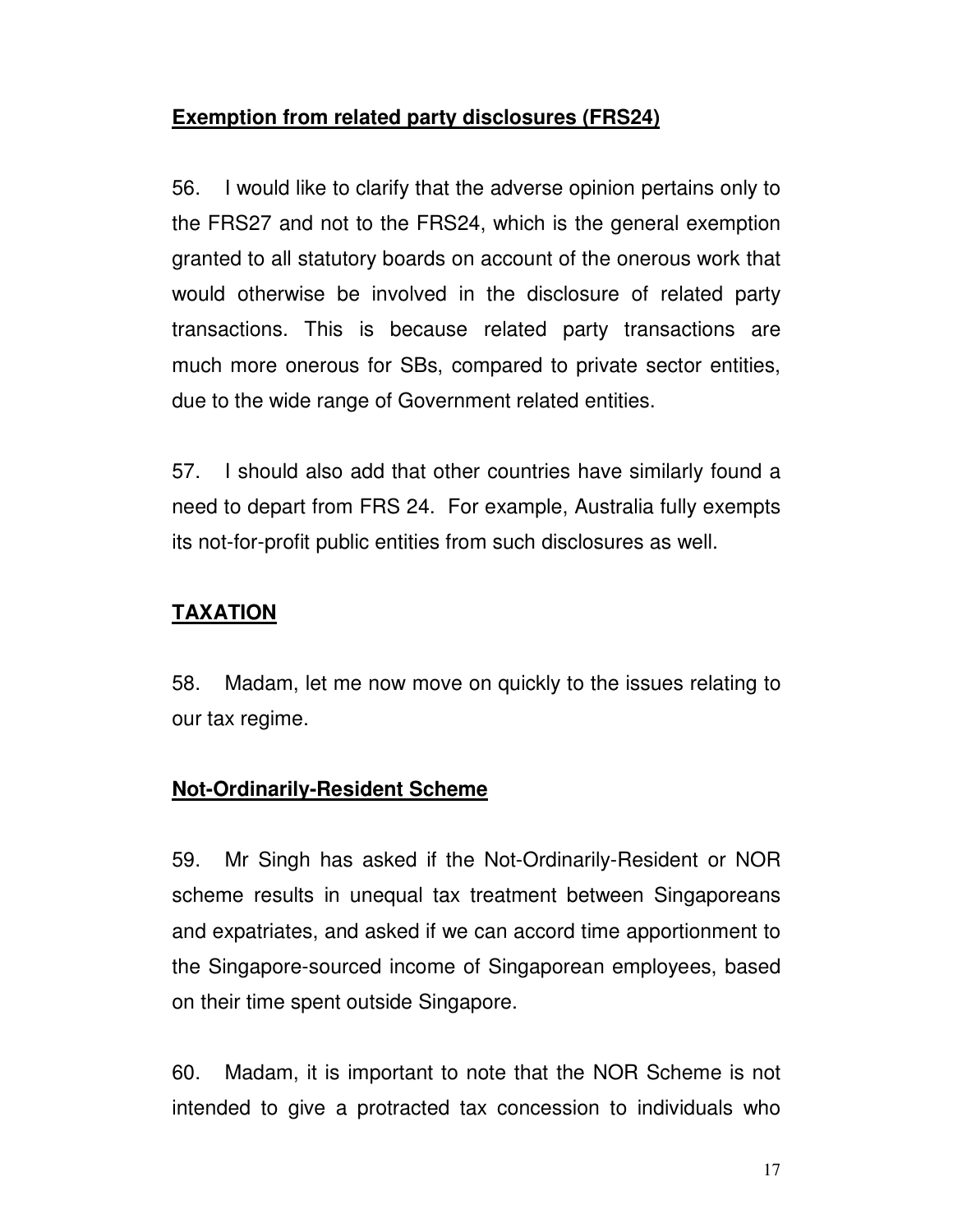newly base themselves in Singapore over those who are permanently resident here, especially our own citizens, for equity reasons. The tax benefit expires after 5 years as the aim is to encourage individuals to settle down thereafter. We do not intend to do away with this 5-year limit.

## **Property Tax**

61. Mr Singh has also asked the Government to consider giving concessionary property tax rate for owner-occupied commercial and industrial properties.

62. Madam, the same tax rate of 10% of the Annual Value (AV) is applied to all properties, irrespective of whether the property is owner-occupied or rented out. We only make the exception for owner-occupied residential properties, where a concessionary tax rate of 4% is granted as part of Government's policy to encourage home ownership.

63. For commercial and industrial properties, it is a business decision whether a business chooses to buy or rent a property. There is no policy reason to favour one over the other. Giving a concessionary tax rate for owner-occupied commercial or industrial properties will only distort business decisions, and unwittingly put SMEs at a disadvantage, since they are less likely to buy their own properties.

### **Taxation of foreign-sourced income of companies**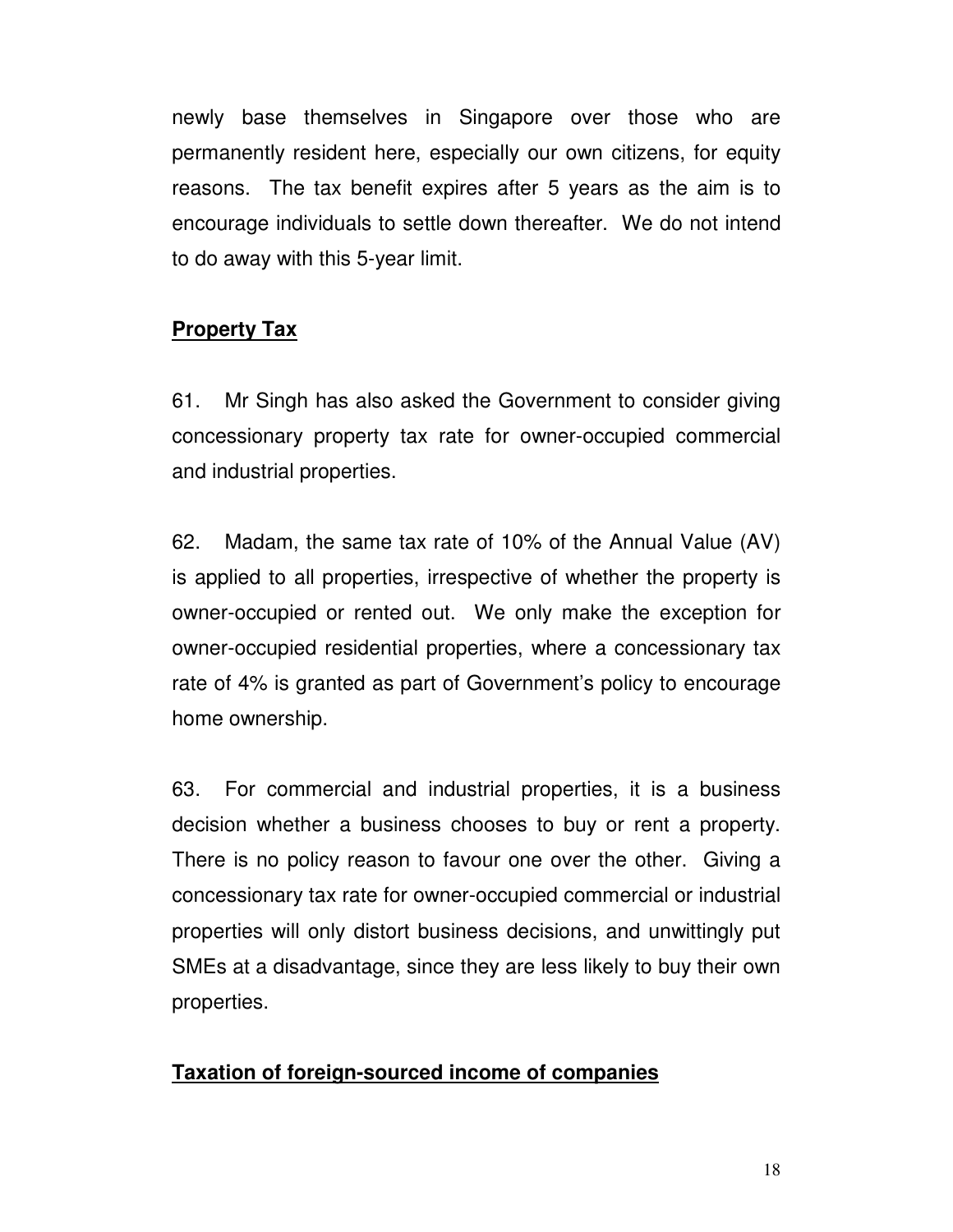64. Mr Singh also suggested equalizing rules on foreign-sourced income for individuals and companies. Most countries in the world continue to tax worldwide income of corporations. This includes countries like Ireland, the Netherlands and Switzerland.

65. In Singapore, locally-sourced income and only foreignsourced income remitted from abroad are subject to tax. For foreign-sourced income remitted, active income, which includes branch profits, service income and dividends, are exempted if they are earned in countries where the headline tax rate is at least 15% so as to encourage our companies to venture and operate abroad. However, foreign-sourced income, like interest income, is generally passive and therefore not exempted. If we were to do so, this will entail significant revenue loss.

66. However, to make our regime more friendly to the repatriation of foreign-sourced income, the recent Budget 2008 extends unilateral tax credit to all income, including interest income earned in non-treaty countries. So, companies will not be doubly taxed when they remit such income, regardless of whether the income is earned in treaty or non-treaty countries.

#### **Personal Income Tax Reliefs**

67. Mr Singh has also asked if we could review our tax brackets or raise the amount of personal income tax reliefs as a permanent fix for our middle income groups who face rising costs of living.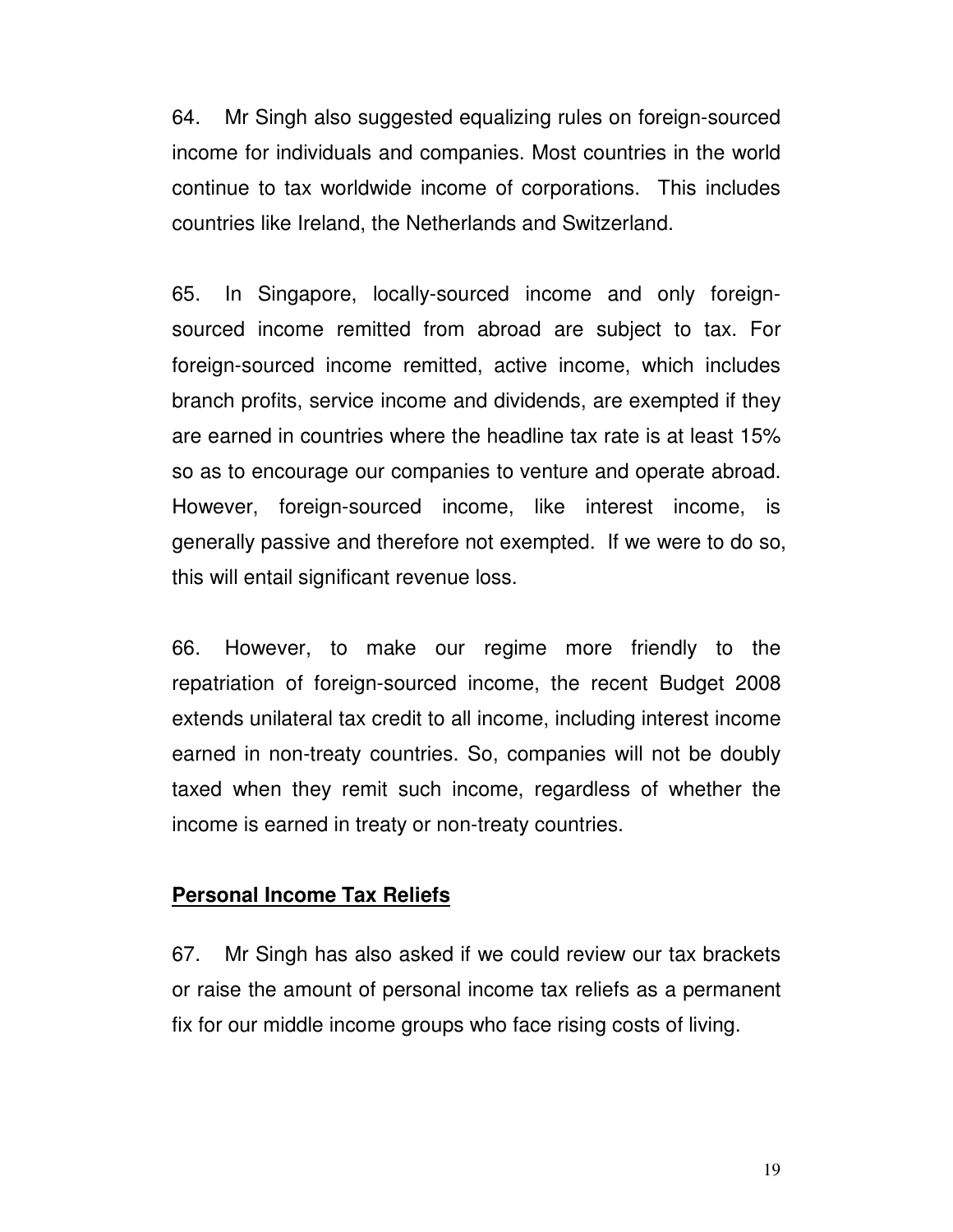68. Madam, our personal income system is already very progressive. About two thirds of our resident labour force do not pay taxes due to our \$20,000 income exemption threshold and various reliefs and rebates. Increasing the exemption limits or tax reliefs will only erode our already narrow tax base further, and work against our efforts to keep our personal income taxes low. I should also add that our reliefs are not meant to offset expenditure and hence, are not pegged to inflation. Rather, they are given in support of our social policies, for example, parents and child relief. Increasing reliefs or adjusting the tax brackets will tend to benefit the higher-income group, as the lower and middle income groups already pay little or no taxes.

#### **Broader definition of R&D for incentives**

69. Let me clarify that our R&D definition for income tax purposes is consistent with that used in countries such as Ireland and the UK. This would cover both downstream and upstream R&D, and is applicable to both companies in the manufacturing and services sector.

70. We recognize the need for simplicity in implementing the R&D incentives and we will be working with IRAS to issue guidelines to clarify the operation of the R&D incentives.

#### **BUDGETING FOR NATIONAL RESILIENCE**

71. Finally on Ms Penny Low's cut, Ms Penny Low has rightly pointed out that real resilience must come from within our people.